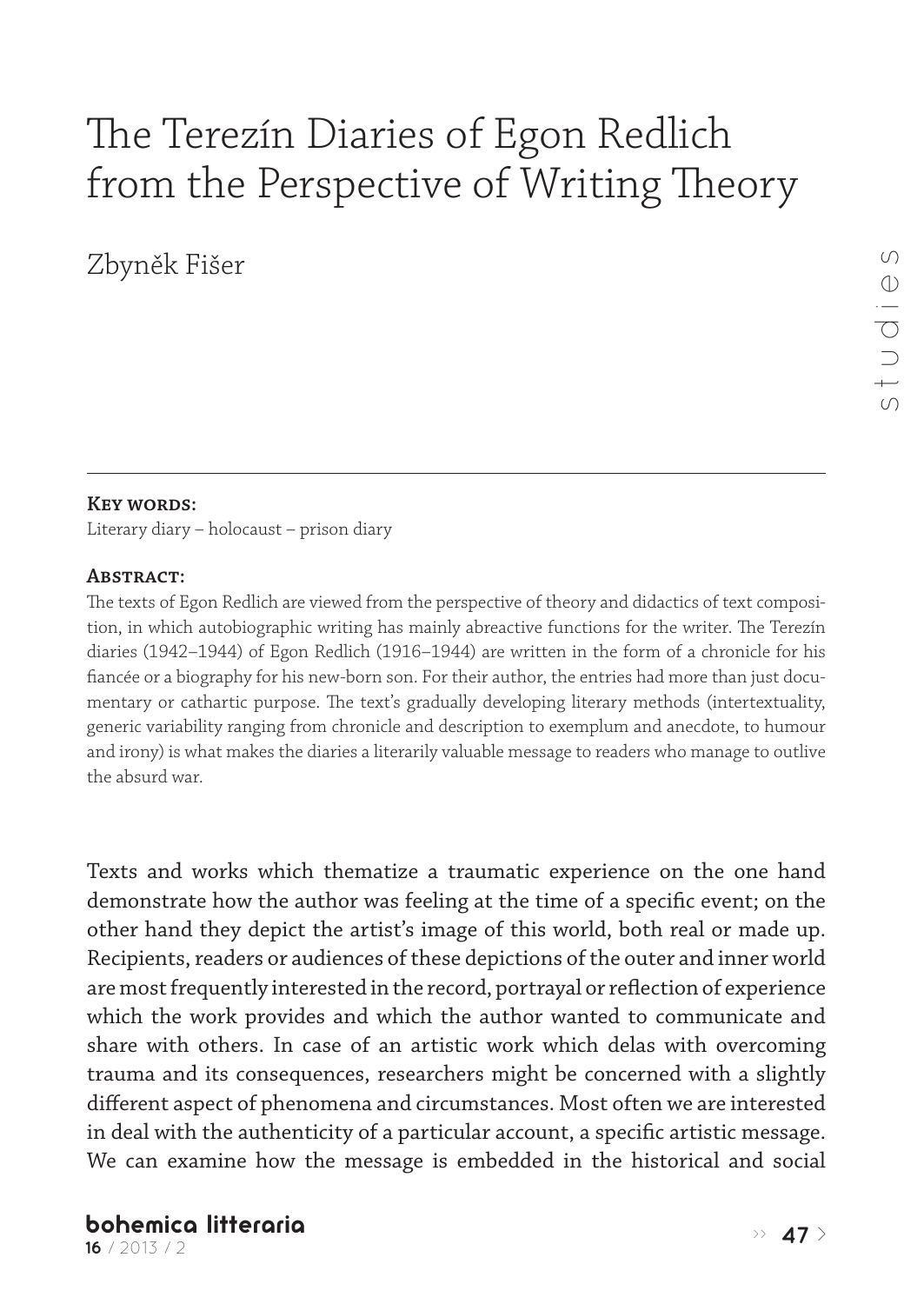reality of "the big history", or the role of an individual's fight for survival in the context of the small, personal history of the author. We can compare the artistic message as a testimony of overcoming long-term, intensive stress with similar records of experience. However, the specific topic of depicting trauma in art requires specific research approaches and perspectives which will bring us closer to the artistic message of such a work. Perceiving a work in its communicative form, we are not only interested in its content but also in other factors of the communicative event. Being a specialist in the theory and methodology of writing myself, I would like to direct our attention to the question of author, writer, creator of a scriptural product as well as the motivation of their creative activity (for the time being I choose to avoid the term *author of a literary work* for I wish to discuss texts which were not written with a stated literary ambition).

Texts describing author's suffering and how they managed to overcome it or how they succumbed to it are created with various motivations. The most common motivation which is the need to document is the present events and the way they are perceived; another reason is the chronicling intent to provide a testimony of the events. Writing down traumatizing memories can bring about a moment of purge, justification of self or the past deeds – either real ones or the ones ascribed to the person; the text can work as a self-defence or a confession. The most personal motivation is the need to get rid of torturing thoughts by writing about the events a one experiences; a need to purify oneself internally. This approach could be called *writing from the inside*.

The theory and methodology of writing is familiar with this *abreactive function* of personal writing and acknowledges it as a legitimate function of the text formation process. It is a kind of writing which enables the author to unwind from the stressful, depressing and daunting complex of feelings, moods and mental conditions; from tension, anxiety, reproaches, obsessions or persevering questions. Abreactive writing can often have a self-therapeutic effect. Expressing negative feelings enables the writer to reveal their origin and look for ways to face them. The writer can thus switch to the retrospective or proactive kind of writing which allows for them to create models of successful solutions to stressful and traumatizing situations and conditions. In this way the author can achieve certain peace of mind, emotional balance and temporary cognitive stabilization.

As a writing methodologist I would like to raise the following question: what does writing a prison diary, prisoner memories or memoires of the persecuted for the authors themselves? These imprisonments have various forms – how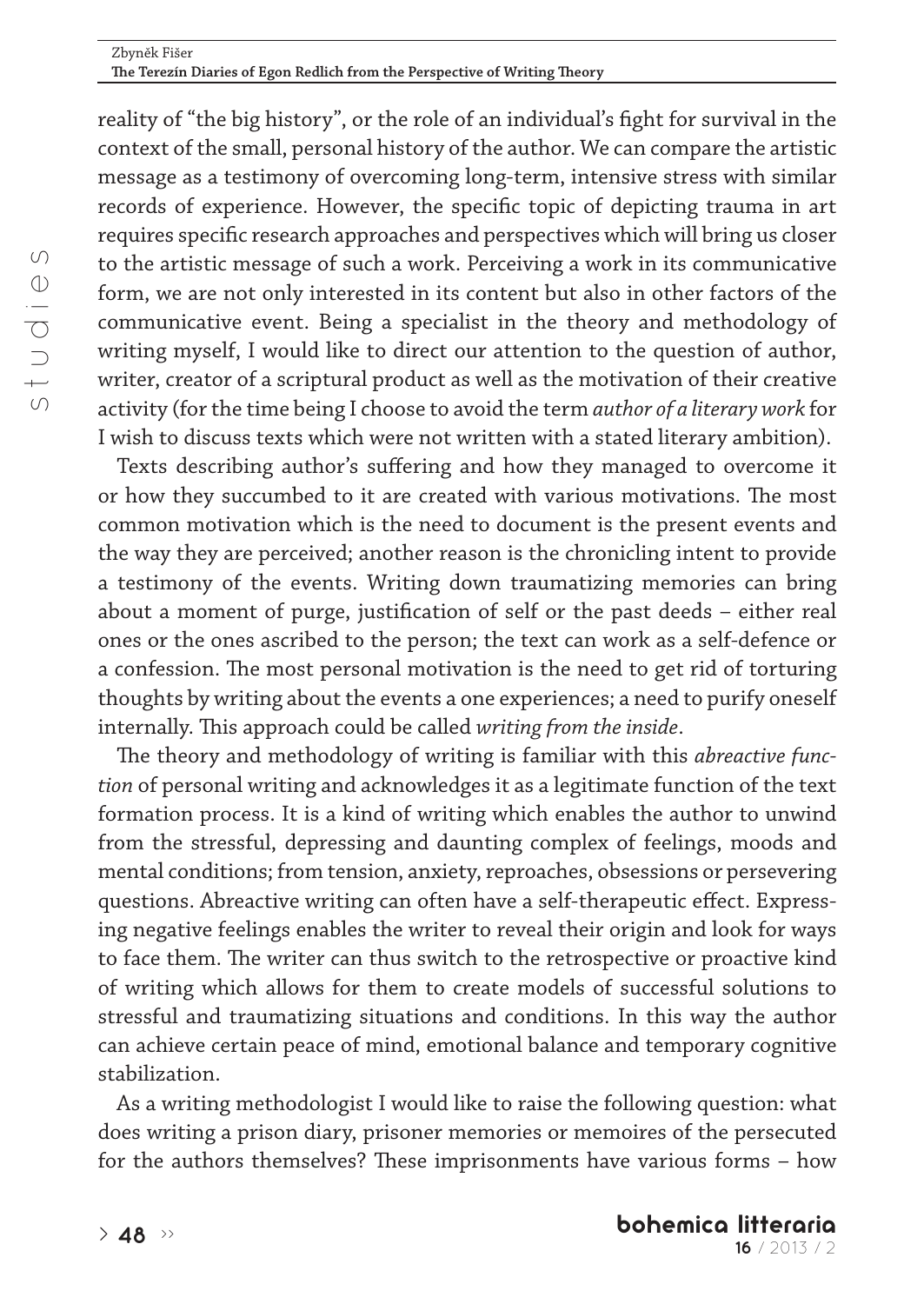do the texts dealing with them vary? To be more precise: what are the different forms of autobiographical writing based on this authorial experience? Is it possible to find any similarities between this kind of writing and the one performed *outside* the prison walls?

Egon Redlich (born1916), imprisoned in Terezín, started his prison diary in Hebrew and Czech on 1<sup>st</sup> January 1942 which he kept till his transportation to the East, i.e. September 1944 (the last entry is  $22^{\rm nd}$  October 1944). $^{\rm 1}$  He arrived in Terezín on 4<sup>th</sup> December 1941 without his fiancée, Gerta Bäck from Dukovany who was deported later from Prague. The impetus for starting the diary was Redlich's need to record important events and facts for his absent fiancée: "I hope that all I am writing here will be meaningful one day. Everything has only one purpose: someday to inform Beczulkah, since I cannot write to her, about what I have gone through and experienced here," Redlich wrote in the third entry in the diary, or a day earlier: "Thanks to this book she will know what I have seen, felt and learnt." (REDLICH 1995: 82). The diary is a brief chronicle of a ghetto and a testimony about the author's perception and evaluation of his situation (and his family situation later on, as well), seen from the perspective of his religious and political attitudes. It also represents a view of a young educated man confronted with his own compassion, tolerance and professional responsibility.<sup>2</sup> At the same time, one layer of the diary is formed by the author's love diary, especially the parts addressing his absent fiancée written in Czech. After Egon Redlich and Gerta Bäck's son Dan Petr had been born in Terezín on 16th March 1944, Redlich started to write a parallel diary in the form of a letter: "My son was born. […] I would like to give my dear [Gerta] a diary where his biography would be written down" (IBID.: 214). And so Egon Redlich, a literarily talented law student becomes the biographer of his own son, utilizing the framework of biblical stories re-actualized by his own personal situation of life in the ghetto and in war times. Redlich, feeling that one day not even he will be able to avoid the transport feared by everyone in Terezín, closes his record from 11th May 1944 with a quotation from Genesis (Gn. 4:12 "Listen, Dan: 'You shall be a fugitive and a wanderer on the earth...'" (IBID.: 222).<sup>3</sup> Redlich uses

<sup>1)</sup> Until 17<sup>th</sup> July1943 Redlich kept his diary bilingually: Saturday entries were written in Czech and often contained the summaries of past events. Texts in New Hebrew were translated into Czech by Hana Lionová and Bedřich Nosek; they were prepared for publication by the editor of the book Miroslav Kryl.

<sup>2)</sup> Egon Redlich worked as an important clerk in the management of a children's home in Terezín as the head of the children and youth social welfare department; he advocated the ideas of Zionism and dreamt of resettlement to Palestine.

<sup>3)</sup> Translators to Czech used a biblical quotation according to the translation of The Bible of Kralice.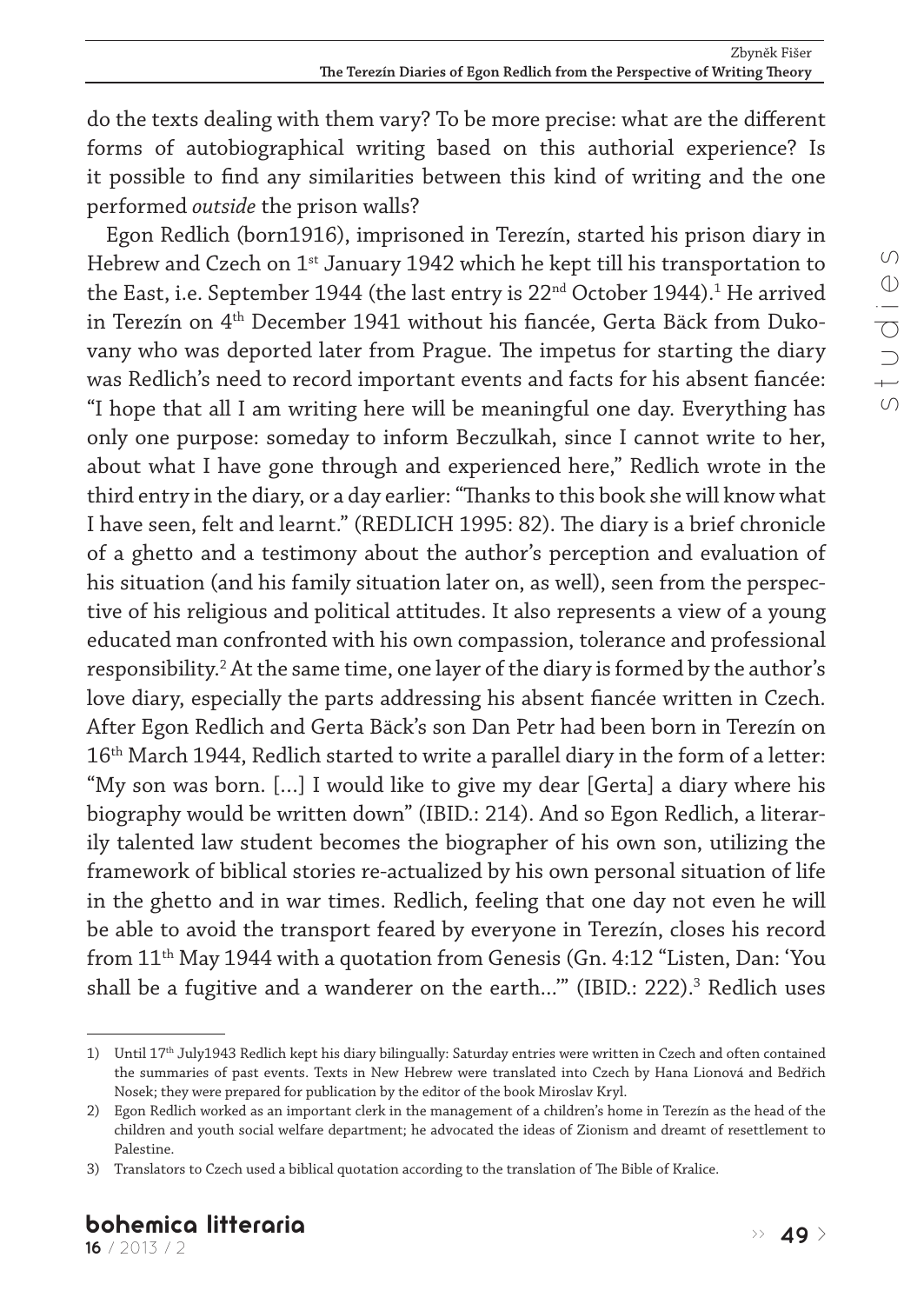purely literary techniques in this letter-biography and intertextuality is the most noticeable feature which is rather natural if we take into consideration the fact that the author was a religious person. However, the whole record from  $11<sup>th</sup>$ May is built on literary principles; Redlich narrates the event as a paradoxical exemplum, as an absurd Jewish anecdote or as a fable with a moral (REDLICH 1995: 222):

# $M$ ay  $11<sup>th</sup>$

The sun was shining and an orchestra was playing, they were painting facades of houses – beautifying the town, "Stadtverschönerung" and there in Berlin somebody decided: seven thousand and five hundred Jews will go to the East so as there is enough space for the "Stadtverschönerung". Listen, Dan: 'You shall be a fugitive and a wanderer on the earth...', that is the worst curse.

The life of a newborn baby is described as a small miracle not because of the perceptive depiction of his young father who must be kind and fearless. After all, the very fact that Redlich's wife did not have to undergo interruption as many other women in Terezín suggests a similarity with the story of escape from Herod the Great. The recorded episodes from the life in the ghetto follow in quick succession as condensed parables in a biblical text. Another short entry in the letter to his son has aphoristic form; as we read on, we see the author resorting to irony more and more often. However, using irony in a conversation with a newborn baby is unnatural; we do not expect that a child could understand it. Thus irony becomes the norm or the manifestation of what is normal and common. The author is aware of this semantic shift in perceiving the portrayed world: the absurd behaviour of jailers is no longer described in inverted commas:

Our enemies are compassionate, very compassionate. They are putting the incurably sick, orphans and old people on freight wagons heading to the East – but they ordered to repaint an image of a tiger with a baby in its mouth so that the small children are not terrified by it. And the orchestra have to play only cheerful tunes. (REDLICH 1995: 223, recorded on 1<sup>st</sup> June 1944)

Redlich's diary was found in Terezín in 1967 in a handbag hidden in a brick wall in the attic of a house on the street now known as Dlouhá ulice 15. Neither Gerta nor Dan took it to the East with them. The author made sure that his confession would be preserved for future generations. The chronicle for his absent fiancée and the biography for his newborn son which represented a miraculous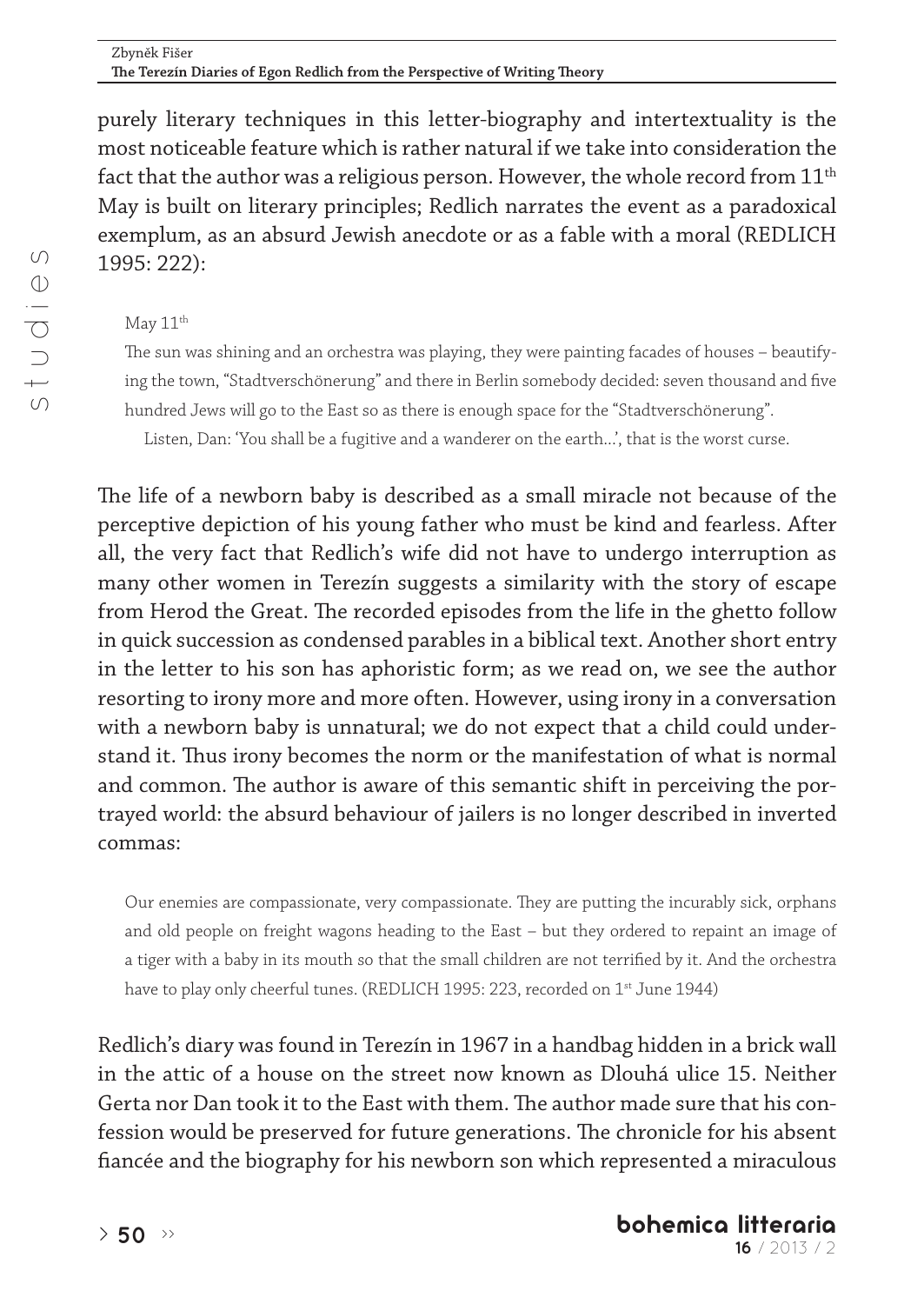or sacred element in Egon Redlich's life in the same way as the faith of fathers is miraculous and sacred, enabled the author to express even those ideas which he could not utilize in the other texts he created: in official records, assessments and judgements, in reports, application forms, censorship adjustments when editing a youth magazine – a kind of Terezín samizdat – or in the thirtyword letters which were allowed to be sent from Terezín. The chronicle does not record only succinct events; the author also records observations of the countryside, portrayals of his colleagues, friends or other people living in the ghetto, descriptions of impressive scenes or their aphoristic commentaries.4 The author gradually develops a style of writing which makes for, in the case of the letter to his son, a pleasant, entertaining, humorous or informative read. Admittedly, it is rather black humour but it does have a purifying effect and it can lighten the tragic fates of those it is related to.

They are shooting a film about the life in the ghetto, a nice film. [...] They really filmed Jews dancing in the "saloon". They also wanted to film you, to show a happy family. Fortunately for us, this intention was not put in practice. Although this film might have been a nice memory of you as a baby, instead of a photo, it still would have been sad and shameful. Egyptian kings never filmed children whom they planned on murdering, did they? (REDLICH 1995: 229, recorded on 6<sup>th</sup> September 1944)

Redlich's diary is an example of biographic writing with the function of abreaction. It was not written for an audience, rather for the pleasure of the writer.<sup>5</sup> The text of the diaries does not indicate that the author let anybody read his records. He would lead his religious or political debates with selected residents of the ghetto by different means and at different places. The diary remained an exclusively individual, deliberately and intentionally private activity of the author. However, the image of a potential receiver enables the author to start writing in a stylized way and to continue this liberating activity. A historian or a psychologist can look for other functions in the text: we will content ourselves with the purifying role of unobtrusive, unpretentious literary stylization of a perceptive man, attempting to maintain his inner emotional stability and

<sup>4)</sup> The Czech entry about a surprising event when somebody placed flowers on the grave of a Jew who died of blood poisoning is concluded by words "sepsis-skepsis (scepticism)": *…flowers on the grave of a Jew who died, sepsis – "skepsis"* (recorded on 3rd January 1942). In this pun the writer both comments on the feeling of the ghetto residents and condenses the event when the members of the burial society noted down the reason of his death as "scepticism" instead of "sepsis" (cf. entry from 4 January 1942, both REDLICH, 1995: 83).

<sup>5)</sup> Some names were coded by Redlich, e.g. for Adolf Eichmann he used Hebraic "ish alon", i.e. "man oak", as the translation of the German Eiche = oak, Mann = man (cf. Redlich, 1995: 95).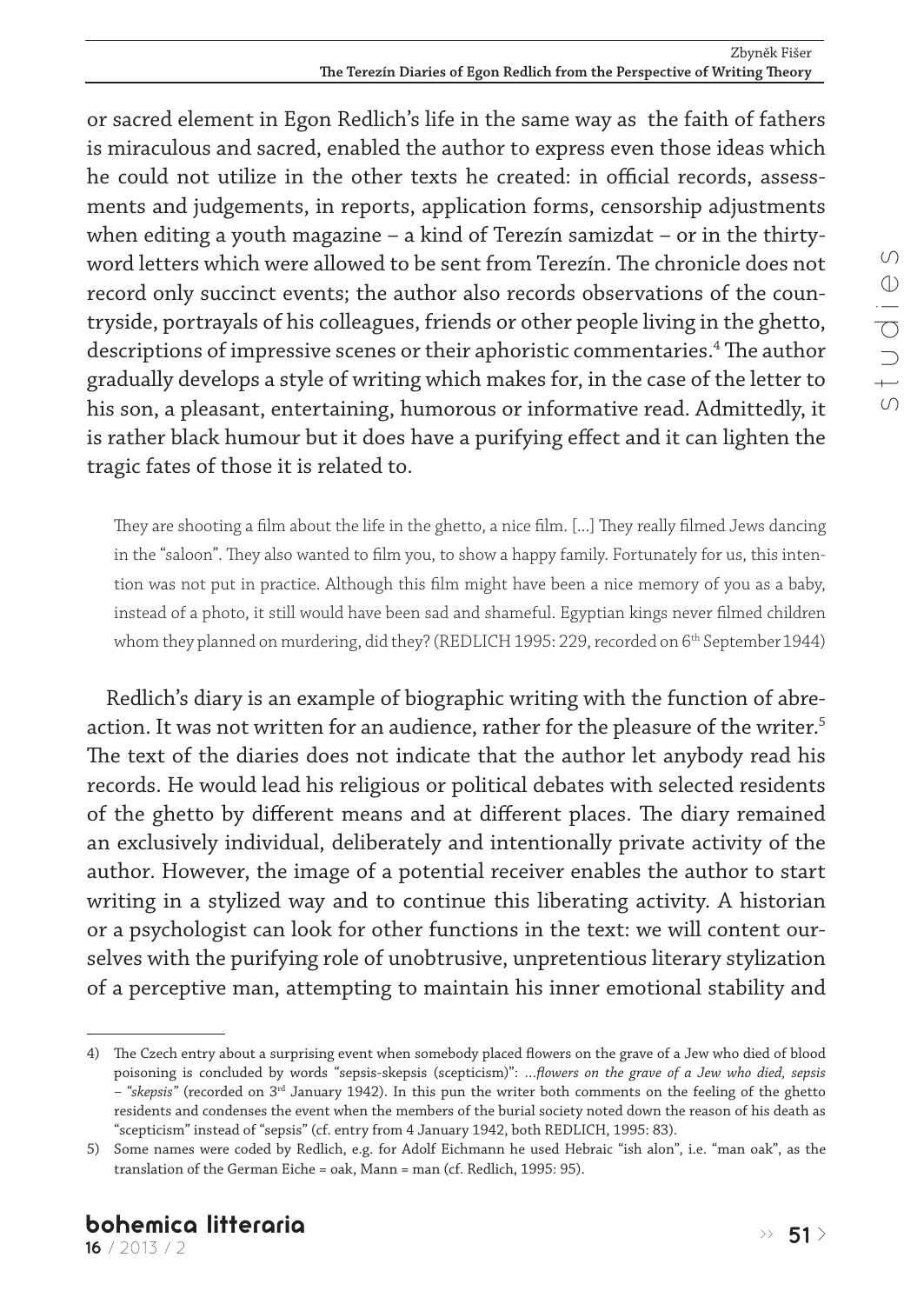moral integrity which will enable him to face honestly both known and unforeseen dangers. Since the author is not writing the texts with a literary ambition and does not declare himself as a writer and the text as a work of art, he can fully utilize the purifying potential of abreactive writing. Being an author whose work does not have to find its reader he has nothing to lose. The glory of the authorship does not play the slightest role in a prison diary.<sup>6</sup>

Viewed from the literary-aesthetic perspective, Redlich's diaries appear to be a work of an author who knows that the text might appeal to a wider audience.<sup>7</sup> Redlich was an author with literary knowledge, he was familiar with Talmud and he also read contemporary Czech prose. Records in the diary reveal Redlich's literary ambitions and also the fact that during his stay in Terezín Redlich created and probably even published (for his close friends) some short stories and short dramatic texts which have not been preserved till our time. The literary value of the diaries is gradually increasing because of Redlich's thematizing perspective of his living conditions. Whereas at the beginning the chronicler recorded some events at least in brief as the witness of horrors, the following story of the family and their act of defiance – along with the birth of their son, who was innocent but predestined to death – are depicted without any emphasis on scepticism or despair. The scriptural reflections of present moments provide the writer with some space for relaxation, for acquiring balance and emotional stability. In the state of calmness of someone who already knows what will happen, the literary rendition of the topic can be a source of feeling of satisfaction coming from a successfully delivered message. Egon Redlich's text seems to be a testament of himself as a writer: if something is to survive which has the power to speak to a potential reader, then it should be the text carrying some of my ways of seeing and perceiving and contemplating of this world and us in it. The author does not see the value of the text in WHAT it is about but HOW it is rendered.

<sup>6)</sup> We can assume that if the dairy had been revealed under given circumstances and read by someone else than the author himself, many lives, not only of those belonging to the author's family, could have been endangered. Concealment was an important condition of this cathartic scriptural activity.

<sup>7)</sup> Not all prison diaries are written with the intentional use of literary techniques. Especially the chronicling aims could be endangered in the eyes of the writer by literary stylization (cf. e.g. *Deník Otty Wolfa*, Praha: Sefer, 1997). Other type of work with the story of one's own imprisonment can be found in memoirs. Sibylle Plogstedt starts to write her book *Im Netz der Gedichte. Gefangen in Prag nach 1968*, (Berlin: Links, 2001; in Czech Brno: Doplněk, 2002) intentionally as a purifying autotherapeutic confession. By the detailed reconstruction of memories she wants to discover the truth about her political imprisonment in Prague between 1969 and 1971, how she was manipulated by her cellmate Marta who collaborated with the State Police. Although Plogstedt does not find any direct evidence that Marta was connected to the police, although she cannot prove that she was secretly drugged in the prison and as a foreigner she is denied access to all documents relating to her person, the investigative journalistic work "heals" her and readers read the testimony about her trauma as a gripping story with an unspoken message about the suspected truth and acquired personal balance.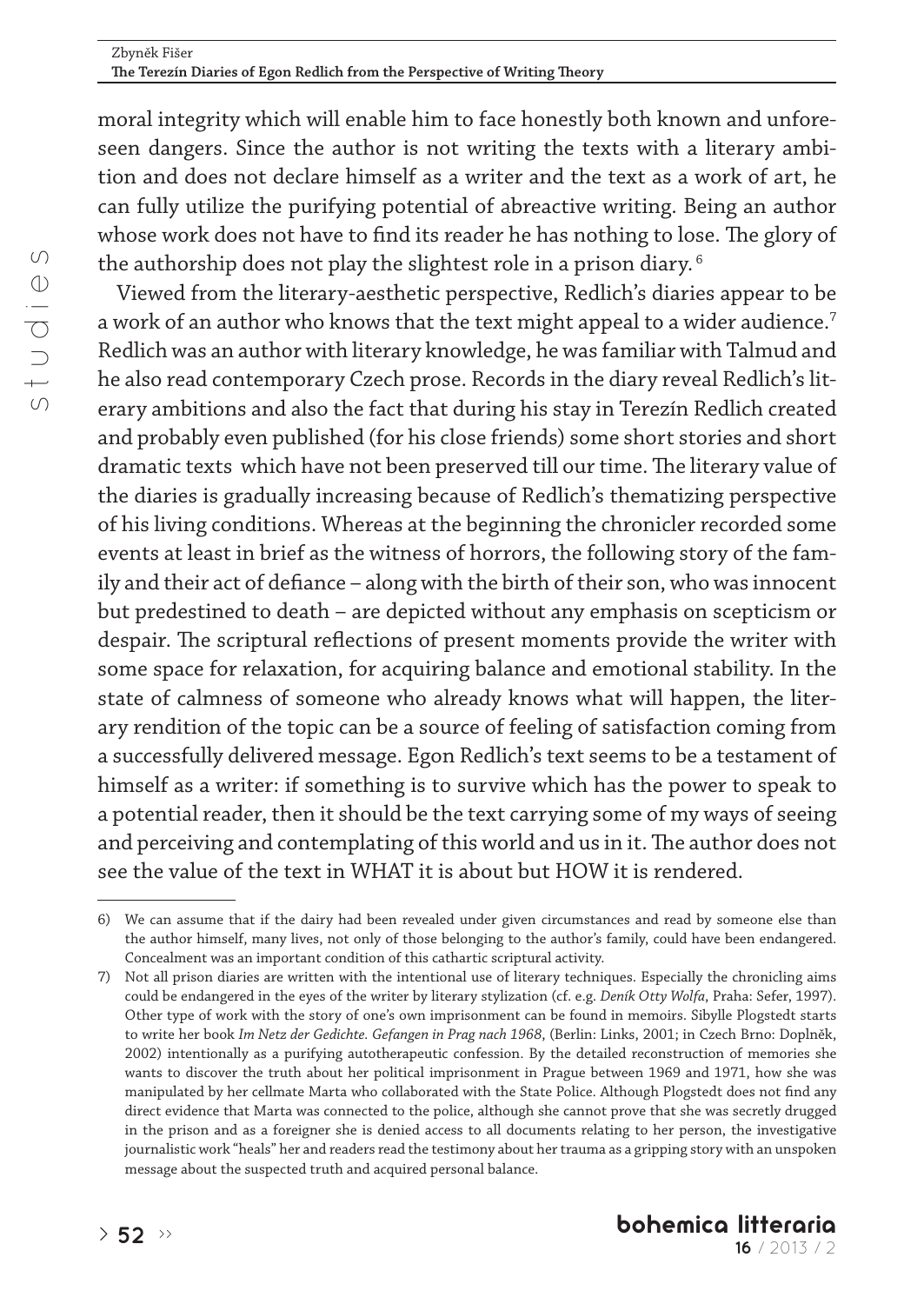From the author's perspective, creating an artistic text is an act of creating values. The writing of an artistically stylized text is the manifestation of positive and free activity in suppressed and limiting conditions in a non-standard, daunting situation the author was thrown into against his own will. The scriptural creation as a thoroughly positive act is a coping strategy to manage longterm stress; it is a personal defence against humiliation and physical and psychological violence. Such writing is understood as a value put into opposition to jailors who suppress, refuse or ignore the social and cultural values by the act of unjust imprisonment.8

The questions asked at the beginning of this analysis should not remain unanswered. Certain differences can be found in the intention of the author. Author of a personal diary written with the aim of subsequent publication may intentionally distort some facts.<sup>9</sup> The degree of coding names, places or events depends on the need for concealment, or rather on the consideration of the author for the persons mentioned; the information leakage might cause various sanctions towards those explicitly mentioned, especially in an oppressed society. Those diaries which are not intended for publication tend to record intimate feelings and conditions, their writers thematize interpersonal constellations and interactions or consider their consequences. Here, the author aims to primarily solve his own personal problems which can explain his need to code his messages even more.

Keeping a diary in limiting conditions of the prison is on the one hand threatened by possible disclosure and subsequent sanction. On the other hand the hope for its deserving publication in future times of freedom can motivate the writer to thematize the intersubjective facts. The situation of the author is so unique that they feel obliged to contextualize it as plausibly as possible. The diary can thus acquire the form of a chronicle and fulfil the archival function or the form of a reportage and record personal testimony of the situation in the given society and time. The text of the diary can also have a form of a verbal time-lapse document which will be sorted out only later. The author even waives his or her right to be the final judge of the portrayed acts and events – this

<sup>8)</sup> These conclusions are close to findings about the motivation of writing poetry in prison which were discovered by Petra Čáslavová in her work. Cf. Čáslavová's MA thesis "Poetry Facing the Extreme: Czech Poetry Originated in Concentration Camps, Communist Labour Camps and Totalitarian Prisons." Brno: FF MU, 2009; or her conference paper in Padova 2011.

<sup>9)</sup> Literary criticism has noted the striking feature of "showing off" in numerous diaries published in the 1990s as the manifestation of unrestrained exhibitionism of the authors which lowers the informational and aesthetic quality of the texts.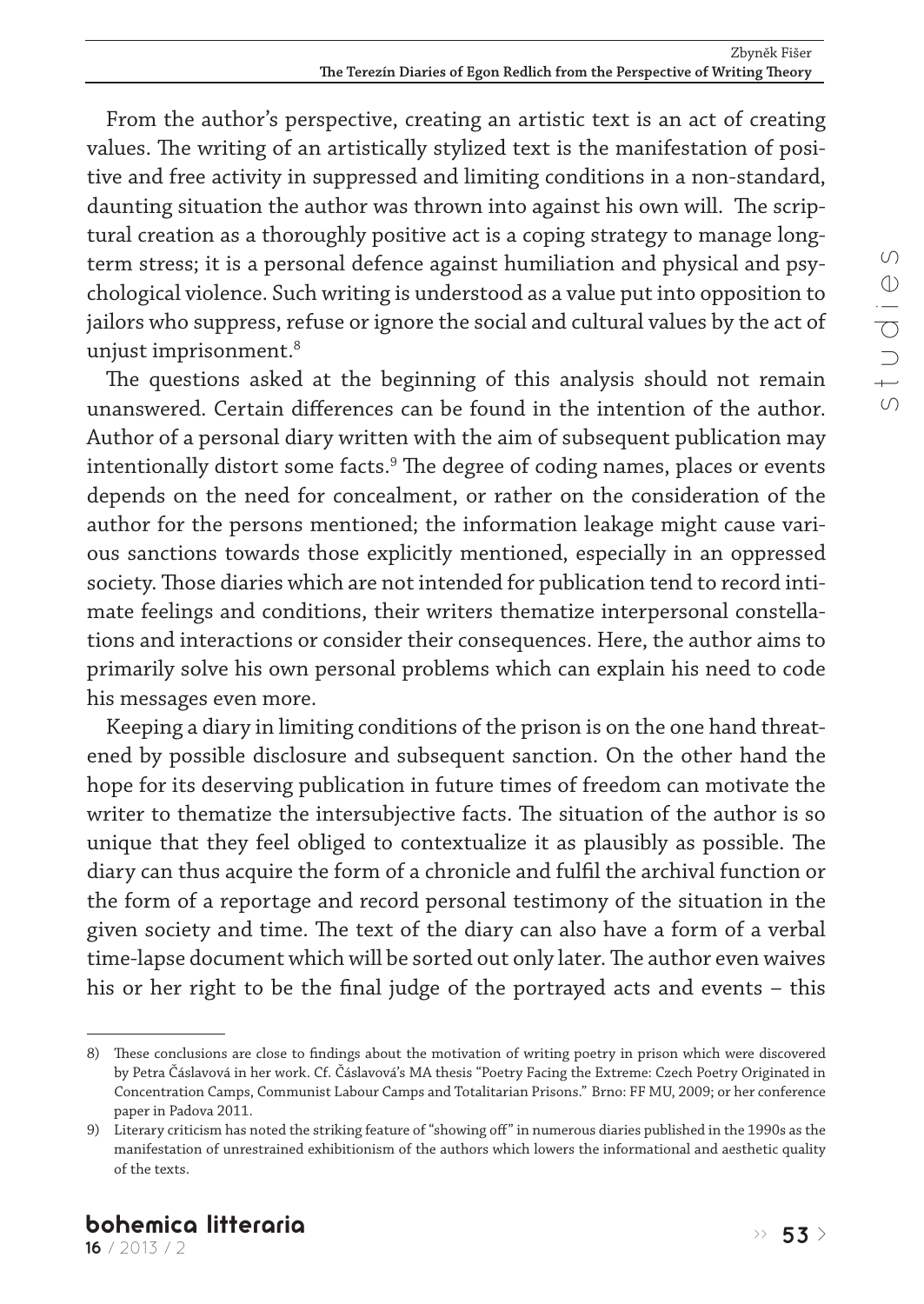role is seemingly left to the reader.<sup>10</sup> The abreactive function for the writer is in them taking on the role of a recorder, a reporter and a witness. Such approach to the text means that various generic features and stylistic techniques are mixed together. This can be seen in the diaries written by Egon Redlich. Keeping secret records in the prison does not allow for self-centred, exhibitionist writing. The writing prisoner tries to balance out the self-awareness of the subjective perspective with the composition of the text, by the choice of serious themes and their economical depiction.<sup>11</sup> Literariness is thus a legitimate feature of a personal prison diary since it meets the requirements of a condensed reportage created in problematic conditions.12 Such kind of stylized writing holds internally strengthening value for the suppressed writer.

# **Primary sources**

#### REDLICH, Egon

1995 *Zítra jedem, synu, pojedeme transportem. Deník Egona Redlicha z Terezína 1. 1. 1942 – 22. 10. 1944.*  (Brno: Doplněk)

# **Secondary sources**

#### BOČKOVÁ, Hana

1990 "K problematice deníku jako literárního žánru"; *SPFFBU*, 38, pp. 37–45

#### ČÁSLAVOVÁ, Petra

2012 "Czechoslovak Prisoner Samizdat in 1948–1989"; *eSamizdat*, 2010–2011, VIII, Padova), pp. 247–49

#### MACHALA, Lubomír

2001 *Literární bludiště. Bilance polistopadové prózy* (Praha: Nakladatelství Brána)

#### MACHALA, Lubomír

1996 *Průvodce po nových jménech české poezie a prózy 1990–1995* (Olomouc: Rubico)

#### PLOGSTEDT, Sibylle

2001 *Im Netz der Gedichte. Gefangen in Prag nach 1968* (Berlin: Links)

# URVÁLKOVÁ, Zuzana

"Pokus o analýzu Třetí (elegie) Jiřího Ortena"; *SPFFBU*, 45, 1998, Literary-scientific series (D), pp. 51–6

<sup>10)</sup> This feature is present e.g. in *Notes from the Gallows* by Julius Fučík.

<sup>11)</sup> From the cognitive perspective it can be not only codes but also metaphors, intertextuality, similes or exemplum.

<sup>12)</sup> In the case of Redlich's diary there is no information about the conditions in which he wrote his records. Nevertheless, we can assume that it must have been a thoroughly secret and both spatially (given the lack of paper) and chronologically limited activity. This fact is also confirmed by the shortness of the entries.